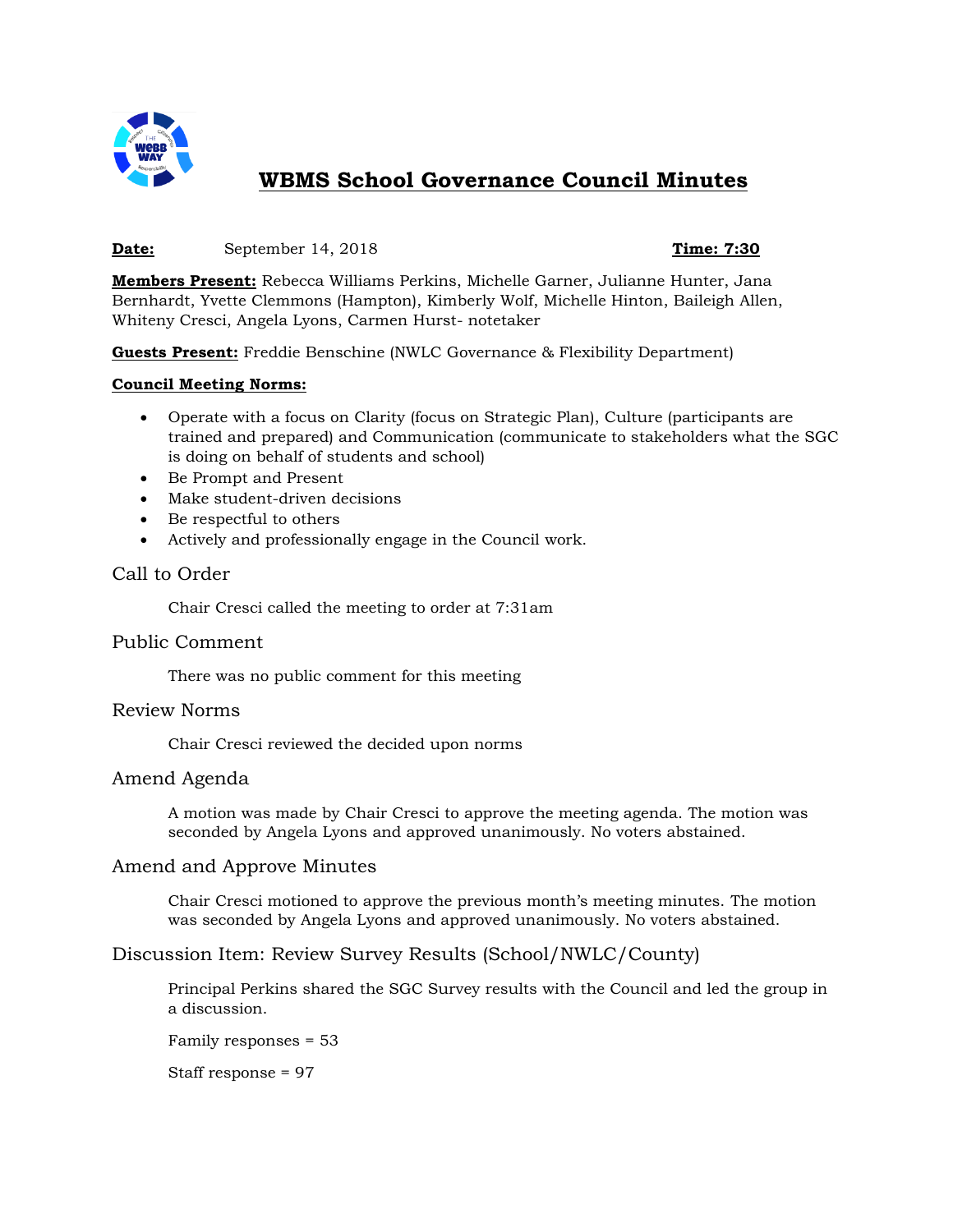The council asked if the survey could be done sooner in the school year, instead of Maymight get more parent participation

# Discussion Item: Review Survey Results

Principal Perkins informed the Council that the Survey results have not yet been shared from the district.

# Discussion Item: Review Milestones Data Results

Principal Perkins led the Council through a Notice and Wonder protocol to review the Milestones results for MATH for all 3 grade levels. She informed Council members that she will share other content at future Council meetings.

Mrs. Lyons shared that at AHS curriculum night the Geometry Honors teacher shared that he felt like the students were so very much prepared!

Principal Perkins shared Math Milestones data with the council and led the council through a discussion regarding results.

# Discussion Item: 6th Grade Monitor Group Students

Michelle Garner shared with the council how we are pulling 100 students in 6th grade and we are going to track them all the way until high school graduation. She shared about our County Contact, Raymond Lee, and the formula he used to pull an appropriate sample based on our current school population. So now, we have the baseline data and will be able to begin to track these students next year.

### Discussion Item: Grant Update

Baileigh Allen shared an update on grants with the council. She met with Ashley and Freddie about how grants work. We need to put together a committee outside of SGC- stakeholders to serve on the committee- At the end of every month, schools have access to The Mega.

We did apply for a \$2000 Shape Grant for 2 water filling stations- the Wellness Committee representative, Matt Sell, worked on the grant. We should know by September 19.

Bernhardt shared that our Project Lead the Way grant is coming up again and she would like to reapply.

#### Discussion Item: Strategic Plan Check-In and Status Update

Principal Perkins- our reading initiative is going really well- our 6th grade book check-outs is up by 70% from last year.

Our initiative with growth- Perkins is seeing our teachers use more diagnostic testing to focus more on where students are in order to help them grow. More small groups in the classrooms for direct instruction.

We have a group who is working on creating a Mentor Program.

We have a leadership program for our WEB Leaders to attend coming up.

Discussion Item: Cross Council Meeting – 9/24 6:30 – 8:30 at North Learning Center